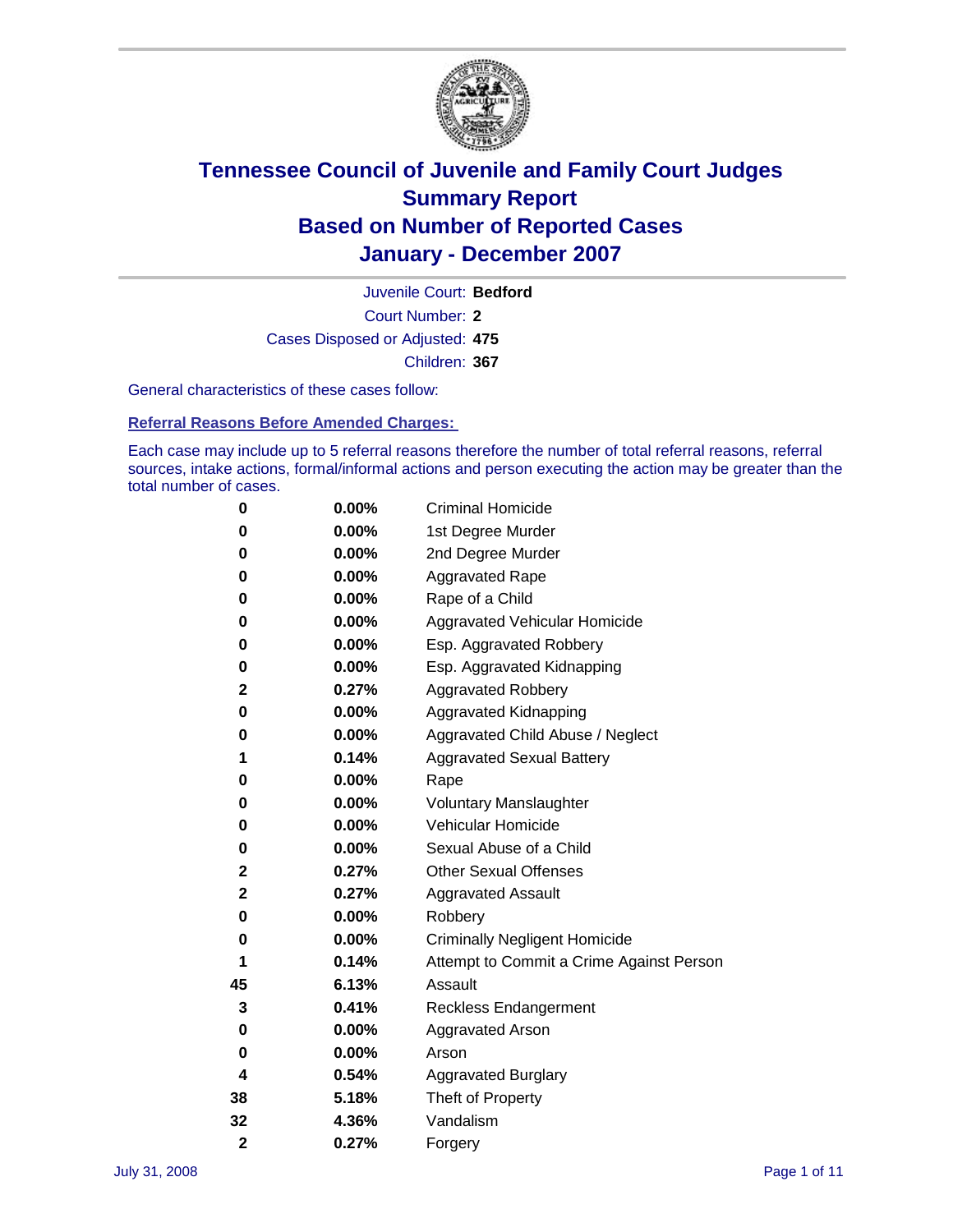

Court Number: **2** Juvenile Court: **Bedford** Cases Disposed or Adjusted: **475** Children: **367**

#### **Referral Reasons Before Amended Charges:**

Each case may include up to 5 referral reasons therefore the number of total referral reasons, referral sources, intake actions, formal/informal actions and person executing the action may be greater than the total number of cases.

| 0            | 0.00%    | <b>Worthless Checks</b>                                     |
|--------------|----------|-------------------------------------------------------------|
| 0            | 0.00%    | Illegal Possession / Fraudulent Use of Credit / Debit Cards |
| 9            | 1.23%    | <b>Burglary</b>                                             |
| $\mathbf 2$  | 0.27%    | Unauthorized Use of a Vehicle                               |
| 0            | 0.00%    | <b>Cruelty to Animals</b>                                   |
| 1            | 0.14%    | Sale of Controlled Substances                               |
| 23           | 3.13%    | <b>Other Drug Offenses</b>                                  |
| 37           | 5.04%    | Possession of Controlled Substances                         |
| 1            | 0.14%    | <b>Criminal Attempt</b>                                     |
| $\mathbf 2$  | 0.27%    | Carrying Weapons on School Property                         |
| $\mathbf{2}$ | 0.27%    | Unlawful Carrying / Possession of a Weapon                  |
| 3            | 0.41%    | <b>Evading Arrest</b>                                       |
| 1            | 0.14%    | Escape                                                      |
| 3            | 0.41%    | Driving Under Influence (DUI)                               |
| 52           | 7.08%    | Possession / Consumption of Alcohol                         |
| $\mathbf 2$  | 0.27%    | Resisting Stop, Frisk, Halt, Arrest or Search               |
| 0            | 0.00%    | <b>Aggravated Criminal Trespass</b>                         |
| 4            | 0.54%    | Harassment                                                  |
| 0            | 0.00%    | Failure to Appear                                           |
| 3            | 0.41%    | Filing a False Police Report                                |
| 3            | 0.41%    | Criminal Impersonation                                      |
| 35           | 4.77%    | <b>Disorderly Conduct</b>                                   |
| 11           | 1.50%    | <b>Criminal Trespass</b>                                    |
| 1            | 0.14%    | <b>Public Intoxication</b>                                  |
| 0            | 0.00%    | Gambling                                                    |
| 133          | 18.12%   | Traffic                                                     |
| $\bf{0}$     | $0.00\%$ | <b>Local Ordinances</b>                                     |
| 0            | $0.00\%$ | Violation of Wildlife Regulations                           |
| 0            | 0.00%    | Contempt of Court                                           |
| 74           | 10.08%   | Violation of Probation                                      |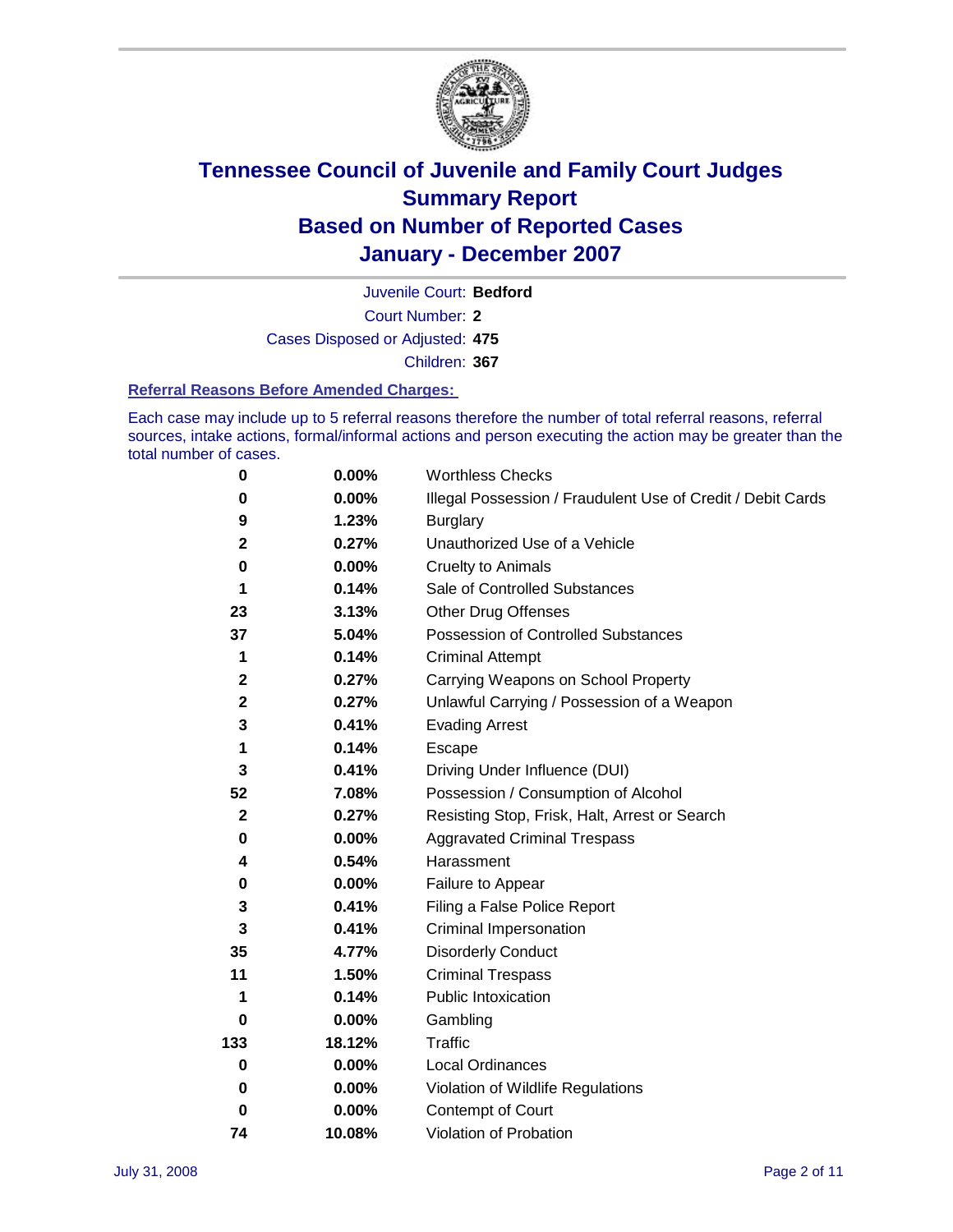

Court Number: **2** Juvenile Court: **Bedford** Cases Disposed or Adjusted: **475** Children: **367**

#### **Referral Reasons Before Amended Charges:**

Each case may include up to 5 referral reasons therefore the number of total referral reasons, referral sources, intake actions, formal/informal actions and person executing the action may be greater than the total number of cases.

| 734      | 100.00%  | <b>Total Referrals</b>                 |
|----------|----------|----------------------------------------|
| 19       | 2.59%    | Other                                  |
| $\bf{0}$ | 0.00%    | <b>Consent to Marry</b>                |
| 0        | 0.00%    | <b>Request for Medical Treatment</b>   |
| 0        | $0.00\%$ | <b>Child Support</b>                   |
| 0        | 0.00%    | Paternity / Legitimation               |
| 0        | 0.00%    | Visitation                             |
| 0        | 0.00%    | Custody                                |
| 0        | 0.00%    | <b>Foster Care Review</b>              |
| 0        | $0.00\%$ | <b>Administrative Review</b>           |
| 25       | 3.41%    | <b>Judicial Review</b>                 |
| 0        | 0.00%    | Violation of Informal Adjustment       |
| 0        | $0.00\%$ | <b>Violation of Pretrial Diversion</b> |
| 0        | 0.00%    | <b>Termination of Parental Rights</b>  |
| 5        | 0.68%    | Dependency / Neglect                   |
| $\bf{0}$ | 0.00%    | <b>Physically Abused Child</b>         |
| 0        | 0.00%    | <b>Sexually Abused Child</b>           |
| 17       | 2.32%    | Violation of Curfew                    |
| 6        | 0.82%    | Violation of a Valid Court Order       |
| 4        | 0.54%    | Possession of Tobacco Products         |
| 4        | 0.54%    | Out-of-State Runaway                   |
| 23       | 3.13%    | In-State Runaway                       |
| 41       | 5.59%    | Truancy                                |
| 52       | 7.08%    | <b>Unruly Behavior</b>                 |
| 4        | 0.54%    | Violation of Aftercare                 |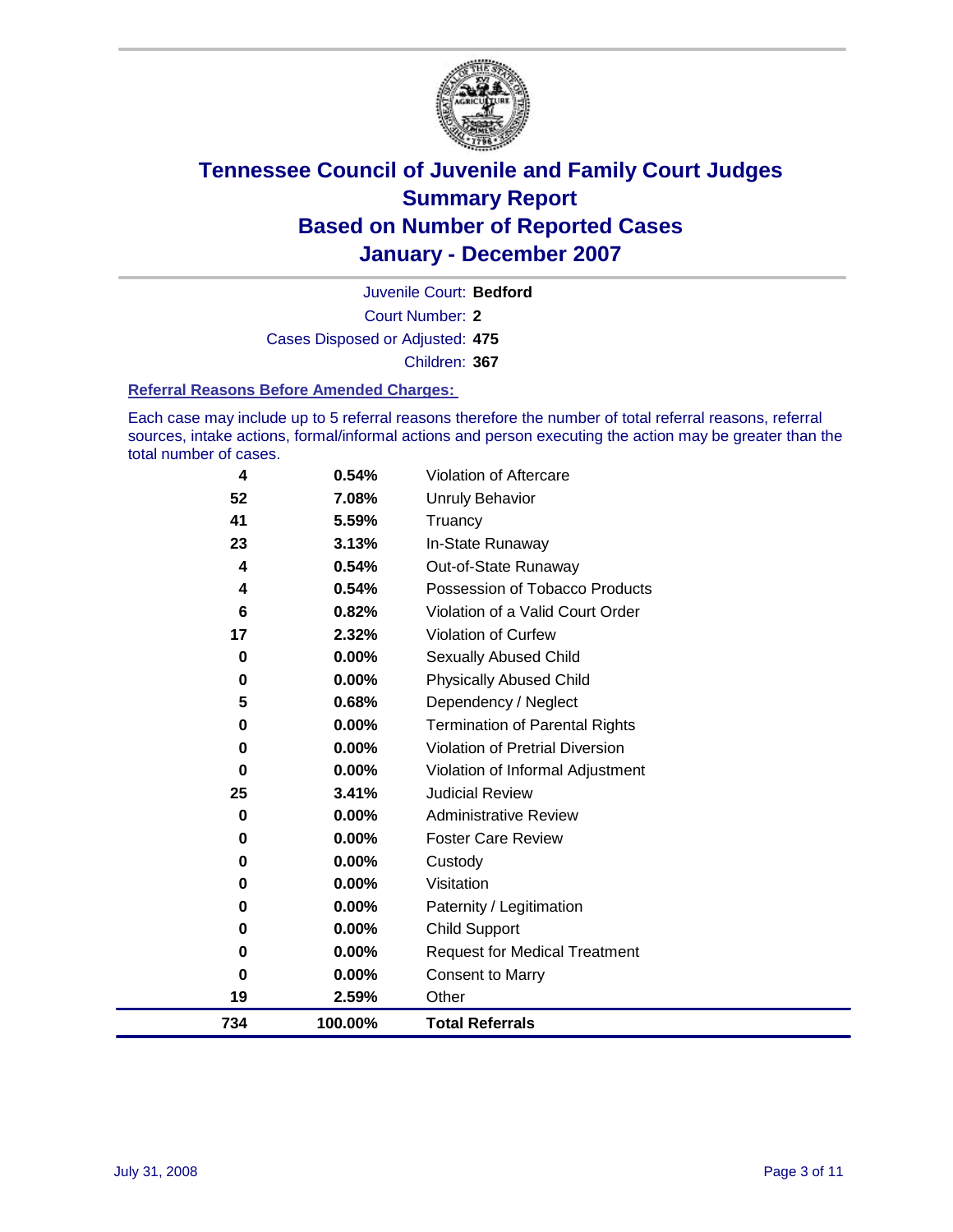

| Juvenile Court: Bedford         |
|---------------------------------|
| Court Number: 2                 |
| Cases Disposed or Adjusted: 475 |
| Children: 367                   |
|                                 |

#### **Referral Sources: 1**

| 734          | 100.00% | <b>Total Referral Sources</b>     |  |
|--------------|---------|-----------------------------------|--|
| 4            | 0.54%   | Other                             |  |
| 0            | 0.00%   | Unknown                           |  |
| 0            | 0.00%   | Hospital                          |  |
| $\mathbf{2}$ | 0.27%   | Child & Parent                    |  |
| 50           | 6.81%   | Victim                            |  |
| $\bf{0}$     | 0.00%   | <b>Other Court</b>                |  |
| $\mathbf{2}$ | 0.27%   | Social Agency                     |  |
| 54           | 7.36%   | <b>Court Staff</b>                |  |
| $\bf{0}$     | 0.00%   | <b>District Attorney's Office</b> |  |
| $\bf{0}$     | 0.00%   | <b>Other State Department</b>     |  |
| 70           | 9.54%   | <b>DCS</b>                        |  |
| 0            | 0.00%   | <b>CSA</b>                        |  |
| 50           | 6.81%   | School                            |  |
| 0            | 0.00%   | Self                              |  |
| 7            | 0.95%   | Relatives                         |  |
| 55           | 7.49%   | Parents                           |  |
| 440          | 59.95%  | Law Enforcement                   |  |

### **Age of Child at Referral: 2**

| 367 | 100.00%  | <b>Total Child Count</b> |  |
|-----|----------|--------------------------|--|
| 0   | $0.00\%$ | Unknown / Not Reported   |  |
| 0   | 0.00%    | Ages 19 and Over         |  |
| 101 | 27.52%   | Ages 17 through 18       |  |
| 146 | 39.78%   | Ages 15 through 16       |  |
| 58  | 15.80%   | Ages 13 through 14       |  |
| 29  | 7.90%    | Ages 11 through 12       |  |
| 33  | 8.99%    | Ages 10 and Under        |  |
|     |          |                          |  |

<sup>1</sup> If different than number of Referral Reasons (734), verify accuracy of your court's data.

One child could be counted in multiple categories, verify accuracy of your court's data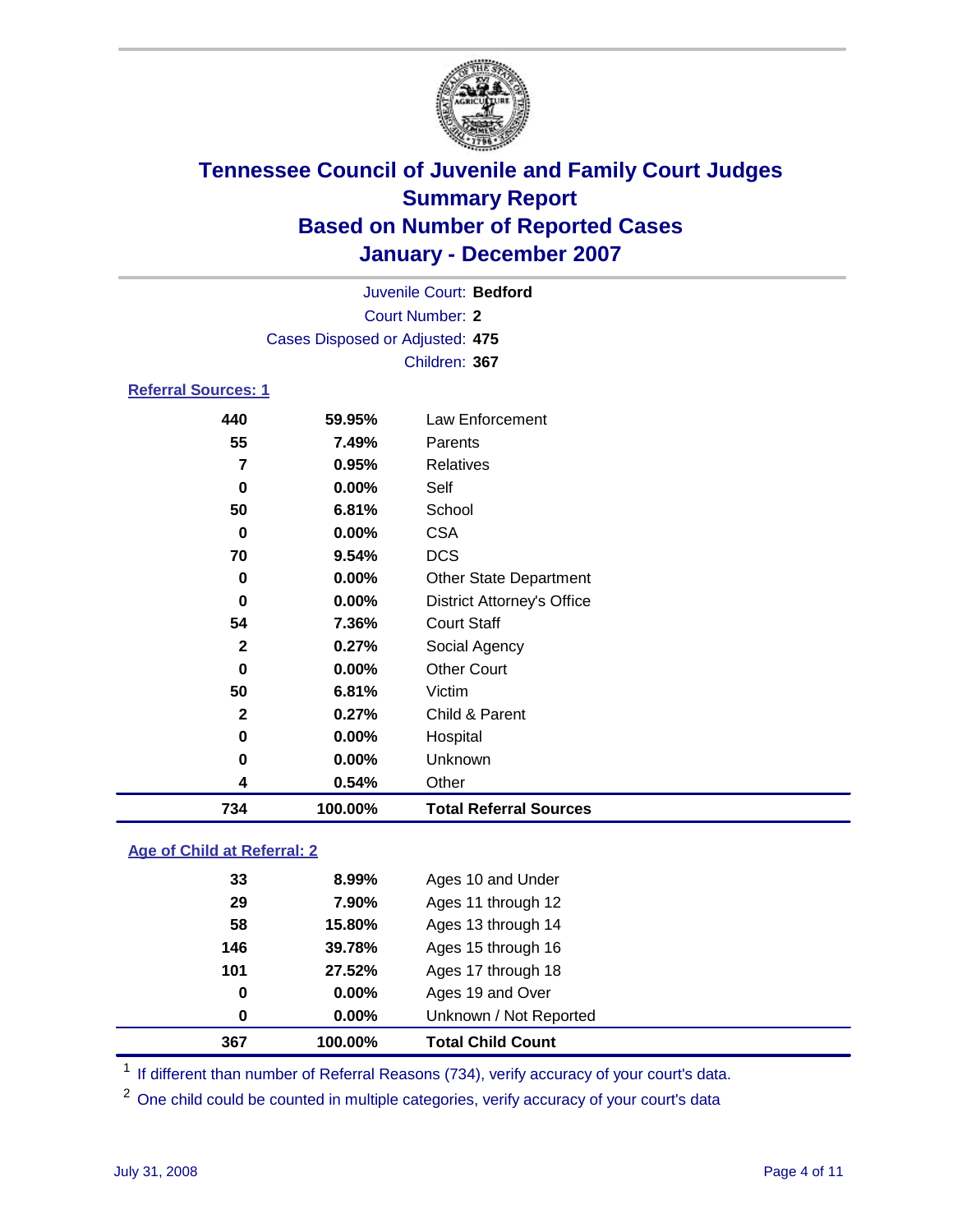

| Juvenile Court: Bedford                 |                                 |                          |  |  |  |
|-----------------------------------------|---------------------------------|--------------------------|--|--|--|
| <b>Court Number: 2</b>                  |                                 |                          |  |  |  |
|                                         | Cases Disposed or Adjusted: 475 |                          |  |  |  |
|                                         |                                 | Children: 367            |  |  |  |
| Sex of Child: 1                         |                                 |                          |  |  |  |
| 218                                     | 59.40%                          | Male                     |  |  |  |
| 149                                     | 40.60%                          | Female                   |  |  |  |
| $\bf{0}$                                | 0.00%                           | Unknown                  |  |  |  |
| 367                                     | 100.00%                         | <b>Total Child Count</b> |  |  |  |
| Race of Child: 1                        |                                 |                          |  |  |  |
| 303                                     | 82.56%                          | White                    |  |  |  |
| 52                                      | 14.17%                          | African American         |  |  |  |
| 0                                       | 0.00%                           | Native American          |  |  |  |
| $\bf{0}$                                | 0.00%                           | Asian                    |  |  |  |
| 6                                       | 1.63%                           | Mixed                    |  |  |  |
| 6                                       | 1.63%                           | Unknown                  |  |  |  |
| 367                                     | 100.00%                         | <b>Total Child Count</b> |  |  |  |
| <b>Hispanic Origin: 1</b>               |                                 |                          |  |  |  |
| 36                                      | 9.81%                           | Yes                      |  |  |  |
| 331                                     | 90.19%                          | <b>No</b>                |  |  |  |
| $\mathbf 0$                             | 0.00%                           | Unknown                  |  |  |  |
| 367                                     | 100.00%                         | <b>Total Child Count</b> |  |  |  |
| <b>School Enrollment of Children: 1</b> |                                 |                          |  |  |  |
| 319                                     | 86.92%                          | Yes                      |  |  |  |
| 46                                      | 12.53%                          | No                       |  |  |  |
| $\overline{\mathbf{2}}$                 | 0.54%                           | Unknown                  |  |  |  |
| 367                                     | 100.00%                         | <b>Total Child Count</b> |  |  |  |

One child could be counted in multiple categories, verify accuracy of your court's data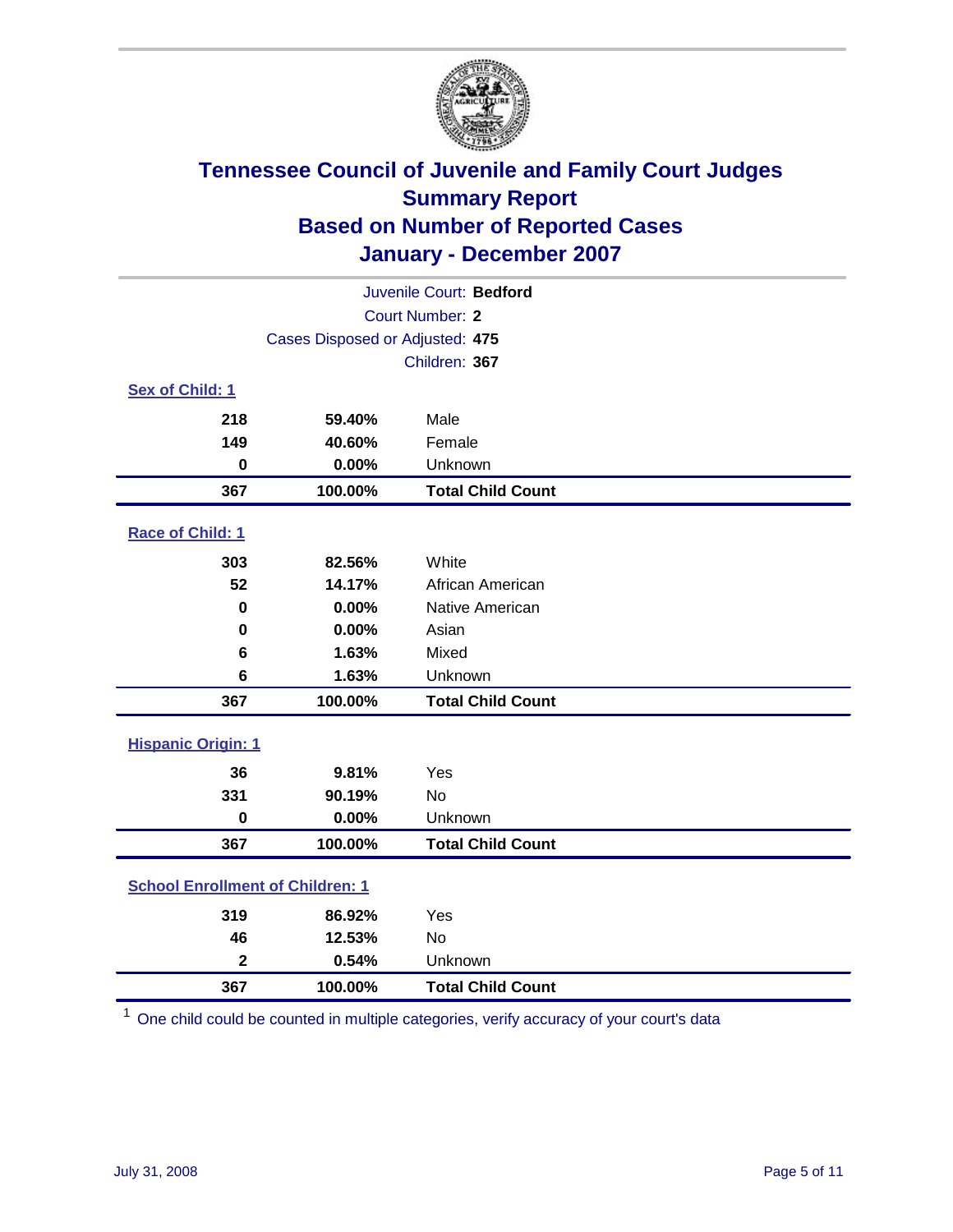

Court Number: **2** Juvenile Court: **Bedford** Cases Disposed or Adjusted: **475** Children: **367**

#### **Living Arrangement of Child at Time of Referral: 1**

| 367 | 100.00%               | <b>Total Child Count</b> |                              |
|-----|-----------------------|--------------------------|------------------------------|
|     | 3<br>0.82%            | Other                    |                              |
|     | $0.00\%$<br>0         | <b>Unknown</b>           |                              |
|     | $0.00\%$<br>0         | Independent              |                              |
|     | $0.00\%$<br>0         | In an Institution        |                              |
|     | $\mathbf{2}$<br>0.54% | In a Residential Center  |                              |
|     | 5<br>1.36%            | In a Group Home          |                              |
|     | 18<br>4.90%           | With Foster Family       |                              |
|     | 3<br>0.82%            | With Adoptive Parents    |                              |
|     | 40<br>10.90%          | <b>With Relatives</b>    |                              |
|     | 15<br>4.09%           | With Father              |                              |
| 134 | 36.51%                | With Mother              |                              |
|     | 34<br>9.26%           |                          | With Mother and Stepfather   |
|     | 11<br>$3.00\%$        |                          | With Father and Stepmother   |
| 102 | 27.79%                |                          | With Both Biological Parents |
|     |                       |                          |                              |

#### **Type of Detention: 2**

| 475 | 100.00%  | <b>Total Detention Count</b> |  |
|-----|----------|------------------------------|--|
| 0   | 0.00%    | Other                        |  |
| 380 | 80.00%   | Does Not Apply               |  |
| 0   | $0.00\%$ | <b>Unknown</b>               |  |
| 0   | 0.00%    | <b>Psychiatric Hospital</b>  |  |
| 0   | $0.00\%$ | Jail - No Separation         |  |
| 0   | $0.00\%$ | Jail - Partial Separation    |  |
| 0   | $0.00\%$ | Jail - Complete Separation   |  |
| 94  | 19.79%   | Juvenile Detention Facility  |  |
| 1   | 0.21%    | Non-Secure Placement         |  |
|     |          |                              |  |

<sup>1</sup> One child could be counted in multiple categories, verify accuracy of your court's data

<sup>2</sup> If different than number of Cases (475) verify accuracy of your court's data.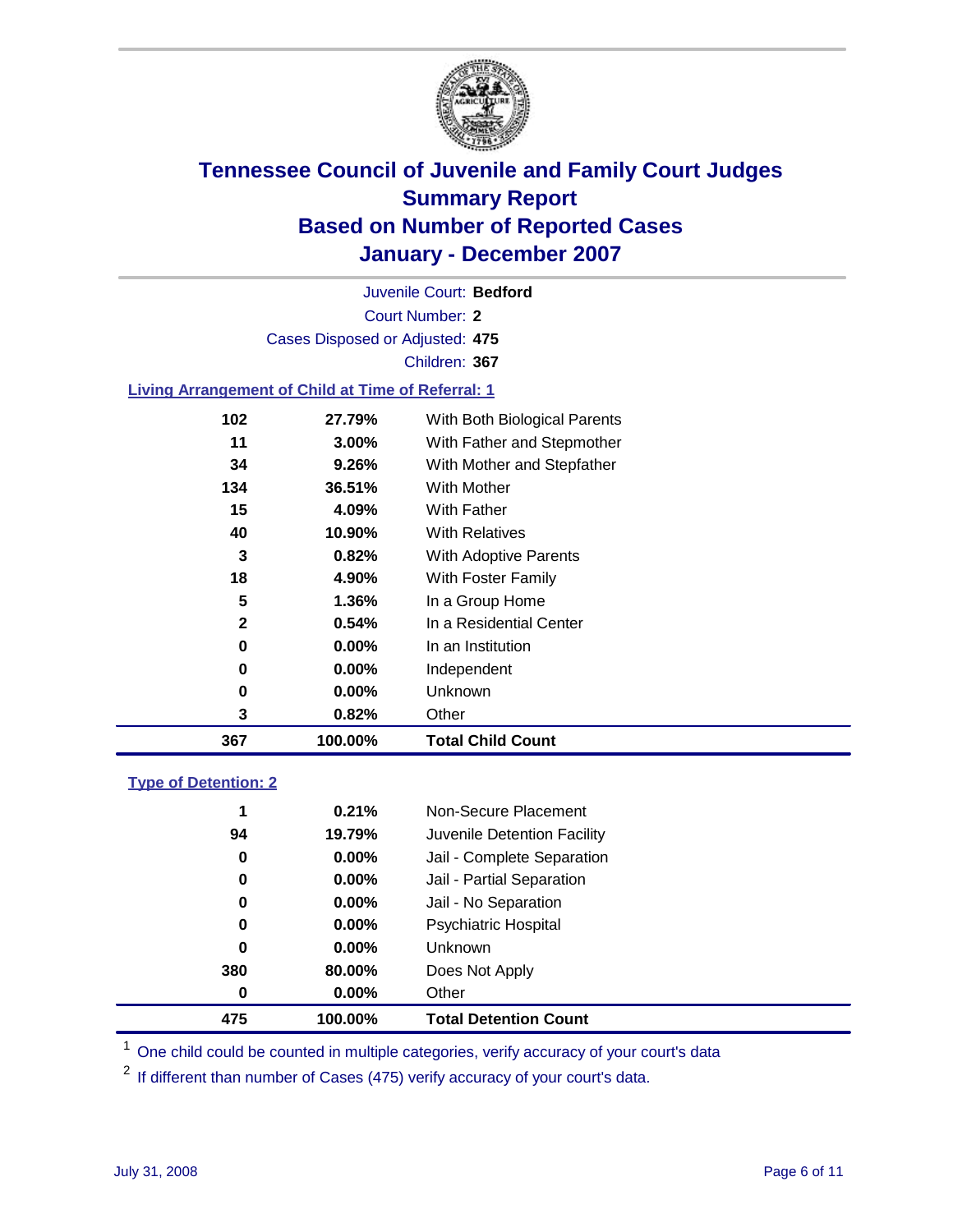

|                                                    | Juvenile Court: Bedford                       |                                     |  |  |  |
|----------------------------------------------------|-----------------------------------------------|-------------------------------------|--|--|--|
| Court Number: 2                                    |                                               |                                     |  |  |  |
| Cases Disposed or Adjusted: 475                    |                                               |                                     |  |  |  |
| Children: 367                                      |                                               |                                     |  |  |  |
| <b>Placement After Secure Detention Hearing: 1</b> |                                               |                                     |  |  |  |
| 32                                                 | 6.74%<br>Returned to Prior Living Arrangement |                                     |  |  |  |
| 62                                                 | 13.05%                                        | Juvenile Detention Facility         |  |  |  |
| $\bf{0}$                                           | 0.00%                                         | Jail                                |  |  |  |
| 1                                                  | 0.21%                                         | Shelter / Group Home                |  |  |  |
| 0                                                  | 0.00%                                         | <b>Foster Family Home</b>           |  |  |  |
| $\bf{0}$                                           | 0.00%                                         | Psychiatric Hospital                |  |  |  |
| 0                                                  | 0.00%                                         | Unknown / Not Reported              |  |  |  |
| 380                                                | 80.00%                                        | Does Not Apply                      |  |  |  |
| 0                                                  | 0.00%                                         | Other                               |  |  |  |
| 475                                                | 100.00%                                       | <b>Total Placement Count</b>        |  |  |  |
| <b>Intake Actions: 2</b>                           |                                               |                                     |  |  |  |
| 595                                                | 81.06%                                        | <b>Petition Filed</b>               |  |  |  |
| 17                                                 | 2.32%                                         | <b>Motion Filed</b>                 |  |  |  |
| 96                                                 | 13.08%                                        | <b>Citation Processed</b>           |  |  |  |
| $\bf{0}$                                           | 0.00%                                         | Notification of Paternity Processed |  |  |  |
| $\overline{2}$                                     | 0.27%                                         | Scheduling of Judicial Review       |  |  |  |
| 16                                                 | 2.18%                                         | Scheduling of Administrative Review |  |  |  |
| 4                                                  | 0.54%                                         | Scheduling of Foster Care Review    |  |  |  |
| $\bf{0}$                                           | 0.00%                                         | Unknown                             |  |  |  |
| $\bf{0}$                                           | 0.00%                                         | Does Not Apply                      |  |  |  |
| 4                                                  | 0.54%                                         | Other                               |  |  |  |
| 734                                                | 100.00%                                       | <b>Total Intake Count</b>           |  |  |  |

<sup>1</sup> If different than number of Cases (475) verify accuracy of your court's data.

<sup>2</sup> If different than number of Referral Reasons (734), verify accuracy of your court's data.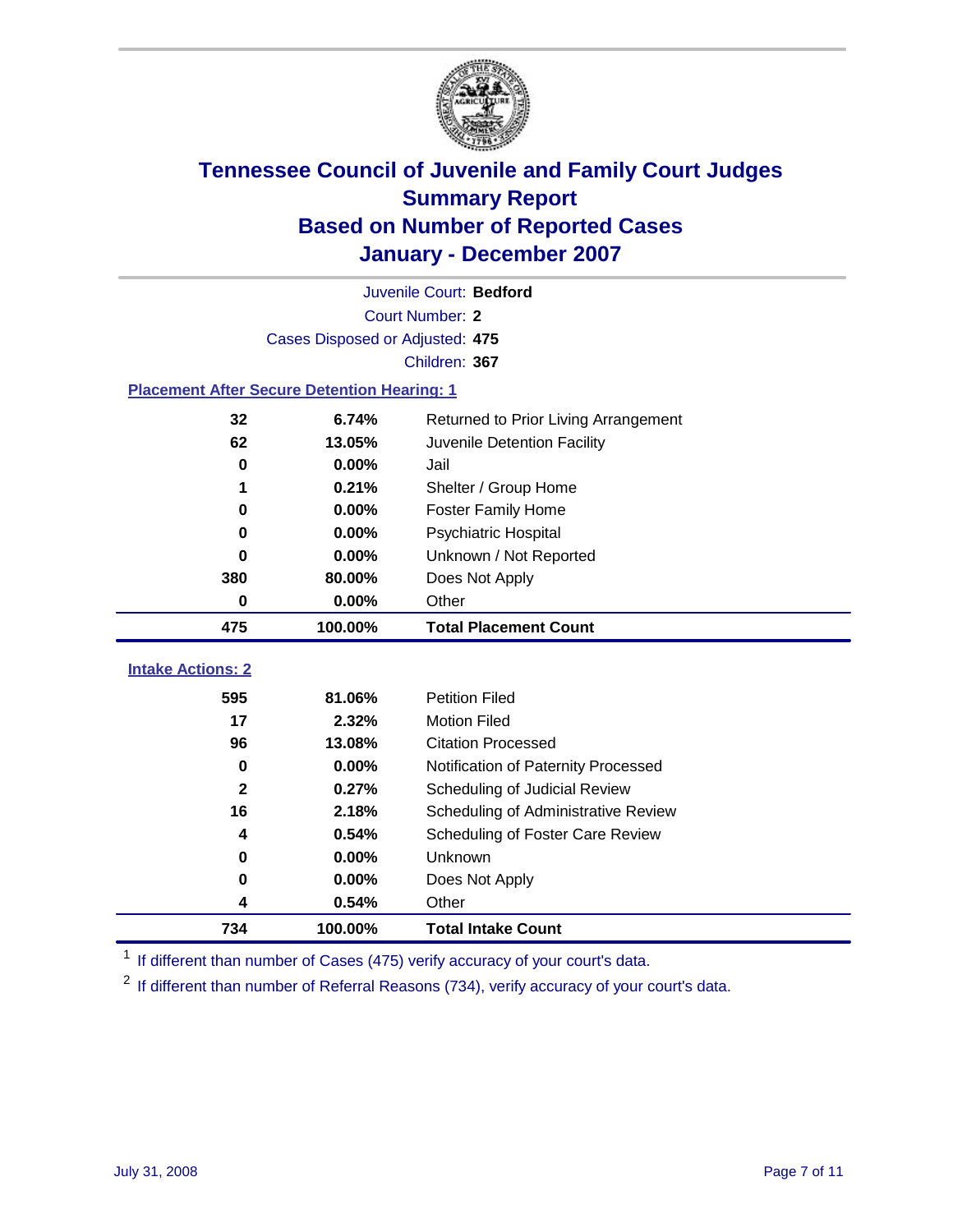

Court Number: **2** Juvenile Court: **Bedford** Cases Disposed or Adjusted: **475** Children: **367**

#### **Last Grade Completed by Child: 1**

| 6           | 1.63%   | Too Young for School     |
|-------------|---------|--------------------------|
| 0           | 0.00%   | Preschool                |
| 9           | 2.45%   | Kindergarten             |
| 10          | 2.72%   | 1st Grade                |
| 1           | 0.27%   | 2nd Grade                |
| 5           | 1.36%   | 3rd Grade                |
| 4           | 1.09%   | 4th Grade                |
| 17          | 4.63%   | 5th Grade                |
| 26          | 7.08%   | 6th Grade                |
| 19          | 5.18%   | 7th Grade                |
| 48          | 13.08%  | 8th Grade                |
| 66          | 17.98%  | 9th Grade                |
| 73          | 19.89%  | 10th Grade               |
| 53          | 14.44%  | 11th Grade               |
| 12          | 3.27%   | 12th Grade               |
| $\mathbf 0$ | 0.00%   | Non-Graded Special Ed    |
| 10          | 2.72%   | <b>GED</b>               |
| 0           | 0.00%   | Graduated                |
| 0           | 0.00%   | Never Attended School    |
| 8           | 2.18%   | Unknown                  |
| $\pmb{0}$   | 0.00%   | Other                    |
| 367         | 100.00% | <b>Total Child Count</b> |

### **Enrolled in Special Education: 1**

| 367 | 100.00% | <b>Total Child Count</b> |  |
|-----|---------|--------------------------|--|
| 3   | 0.82%   | Unknown                  |  |
| 356 | 97.00%  | No                       |  |
| 8   | 2.18%   | Yes                      |  |
|     |         |                          |  |

<sup>1</sup> One child could be counted in multiple categories, verify accuracy of your court's data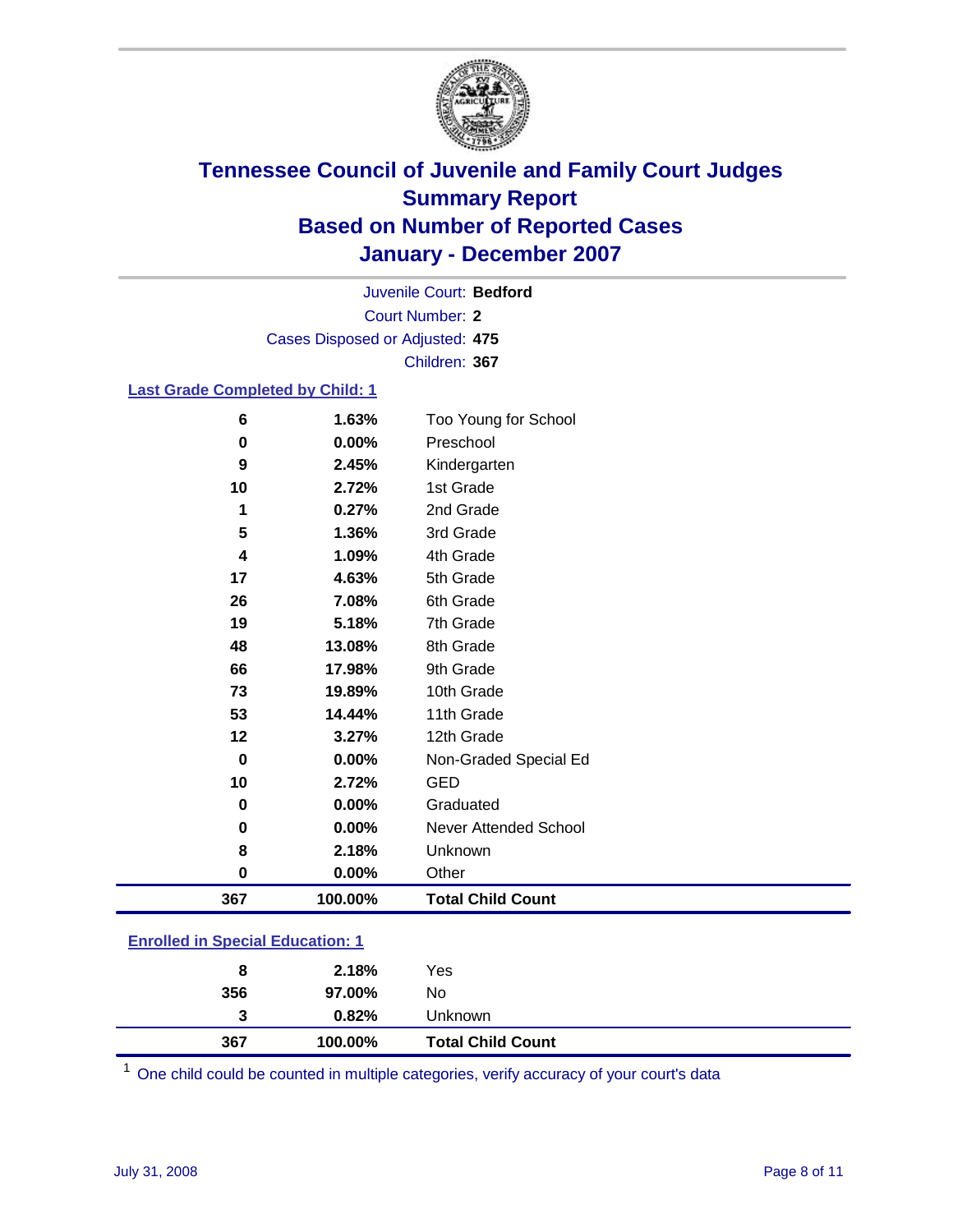

|                              |                                 | Juvenile Court: Bedford   |
|------------------------------|---------------------------------|---------------------------|
|                              |                                 | Court Number: 2           |
|                              | Cases Disposed or Adjusted: 475 |                           |
|                              |                                 | Children: 367             |
| <b>Action Executed By: 1</b> |                                 |                           |
| 716                          | 97.55%                          | Judge                     |
| 0                            | $0.00\%$                        | Referee                   |
| 18                           | 2.45%                           | <b>YSO</b>                |
| 0                            | $0.00\%$                        | Other                     |
| 0                            | $0.00\%$                        | Unknown / Not Reported    |
| 734                          | 100.00%                         | <b>Total Action Count</b> |

### **Formal / Informal Actions: 1**

| 39           | 5.31%    | Dismissed                                        |
|--------------|----------|--------------------------------------------------|
| 83           | 11.31%   | Retired / Nolle Prosequi                         |
| 316          | 43.05%   | <b>Complaint Substantiated Delinquent</b>        |
| 111          | 15.12%   | <b>Complaint Substantiated Status Offender</b>   |
| 4            | 0.54%    | <b>Complaint Substantiated Dependent/Neglect</b> |
| 0            | 0.00%    | <b>Complaint Substantiated Abused</b>            |
| 0            | $0.00\%$ | <b>Complaint Substantiated Mentally III</b>      |
| 20           | 2.72%    | Informal Adjustment                              |
| 0            | $0.00\%$ | <b>Pretrial Diversion</b>                        |
| $\mathbf{2}$ | 0.27%    | <b>Transfer to Adult Court Hearing</b>           |
| 0            | $0.00\%$ | Charges Cleared by Transfer to Adult Court       |
| 0            | 0.00%    | Special Proceeding                               |
| 0            | $0.00\%$ | <b>Review Concluded</b>                          |
| 158          | 21.53%   | Case Held Open                                   |
| 1            | 0.14%    | Other                                            |
| 0            | $0.00\%$ | Unknown / Not Reported                           |
| 734          | 100.00%  | <b>Total Action Count</b>                        |

<sup>1</sup> If different than number of Referral Reasons (734), verify accuracy of your court's data.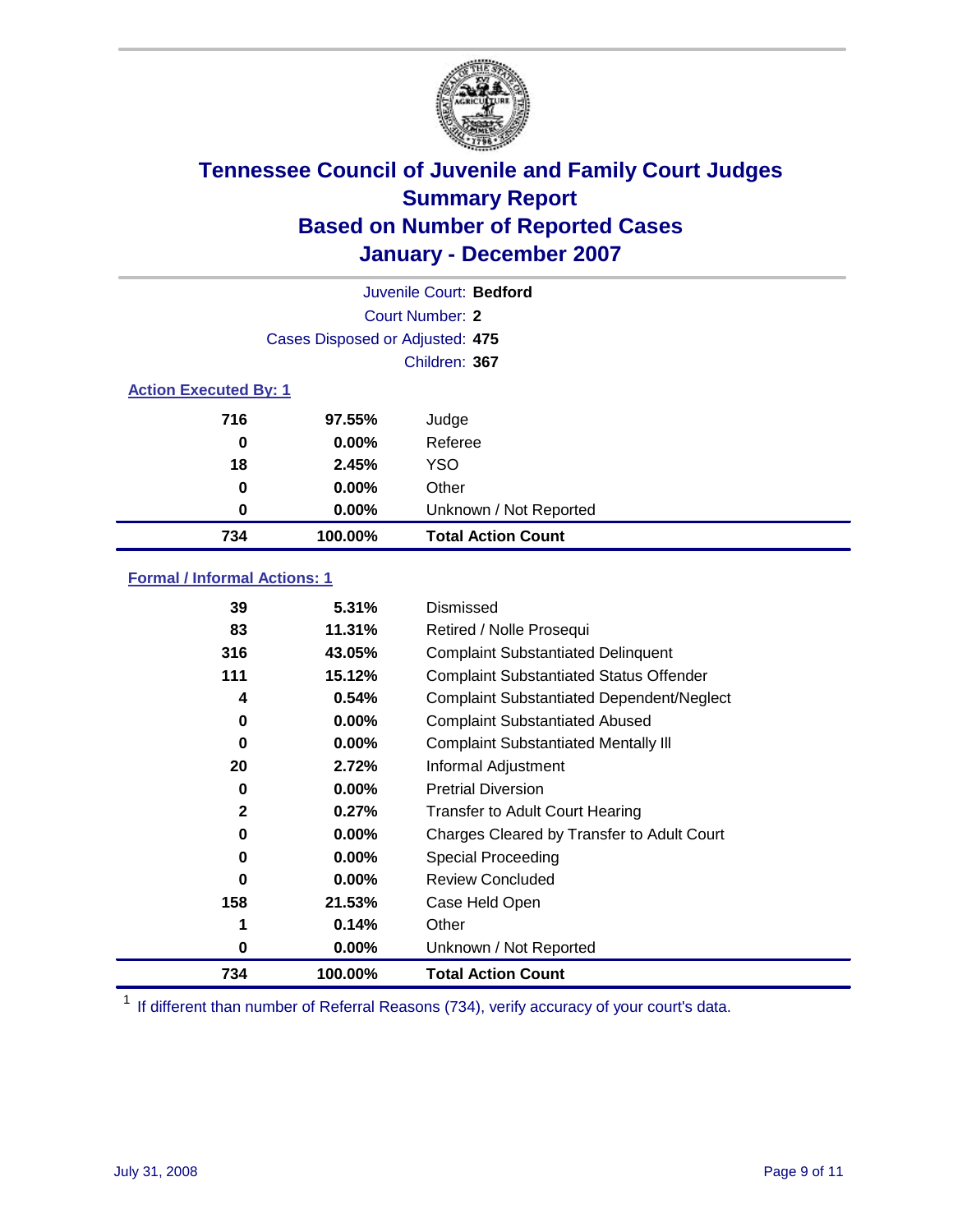

|                       |                                 | Juvenile Court: Bedford                               |
|-----------------------|---------------------------------|-------------------------------------------------------|
|                       |                                 | Court Number: 2                                       |
|                       | Cases Disposed or Adjusted: 475 |                                                       |
|                       |                                 | Children: 367                                         |
| <b>Case Outcomes:</b> |                                 | There can be multiple outcomes for one child or case. |
| 18                    | 2.95%                           | <b>Case Dismissed</b>                                 |
| 65                    | 10.64%                          | Case Retired or Nolle Prosequi                        |
| 16                    | 2.62%                           | Warned / Counseled                                    |
| 83                    | 13.58%                          | Held Open For Review                                  |
| 102                   | 16.69%                          | Supervision / Probation to Juvenile Court             |
| 0                     | 0.00%                           | <b>Probation to Parents</b>                           |
| 1                     | 0.16%                           | Referral to Another Entity for Supervision / Service  |
| 6                     | 0.98%                           | Referred for Mental Health Counseling                 |
| 0                     | 0.00%                           | Referred for Alcohol and Drug Counseling              |
| 0                     | 0.00%                           | <b>Referred to Alternative School</b>                 |
| 0                     | 0.00%                           | Referred to Private Child Agency                      |
| 38                    | 6.22%                           | Referred to Defensive Driving School                  |
| 18                    | 2.95%                           | Referred to Alcohol Safety School                     |
| 0                     | 0.00%                           | Referred to Juvenile Court Education-Based Program    |
| 0                     | 0.00%                           | Driver's License Held Informally                      |
| 0                     | 0.00%                           | <b>Voluntary Placement with DMHMR</b>                 |
| 0                     | 0.00%                           | <b>Private Mental Health Placement</b>                |
| 0                     | 0.00%                           | Private MR Placement                                  |
| 0                     | 0.00%                           | Placement with City/County Agency/Facility            |
| 0                     | 0.00%                           | Placement with Relative / Other Individual            |
| 15                    | 2.45%                           | Fine                                                  |
| 8                     | 1.31%                           | <b>Public Service</b>                                 |
| 7                     | 1.15%                           | Restitution                                           |
| 0                     | 0.00%                           | <b>Runaway Returned</b>                               |
| 0                     | 0.00%                           | No Contact Order                                      |
| 0                     | 0.00%                           | Injunction Other than No Contact Order                |
| 0                     | 0.00%                           | <b>House Arrest</b>                                   |
| 0                     | 0.00%                           | <b>Court Defined Curfew</b>                           |
| 0                     | 0.00%                           | Dismissed from Informal Adjustment                    |
| 0                     | 0.00%                           | <b>Dismissed from Pretrial Diversion</b>              |
| 0                     | 0.00%                           | <b>Released from Probation</b>                        |
| 2                     | 0.33%                           | <b>Transferred to Adult Court</b>                     |
| 0                     | 0.00%                           | <b>DMHMR Involuntary Commitment</b>                   |